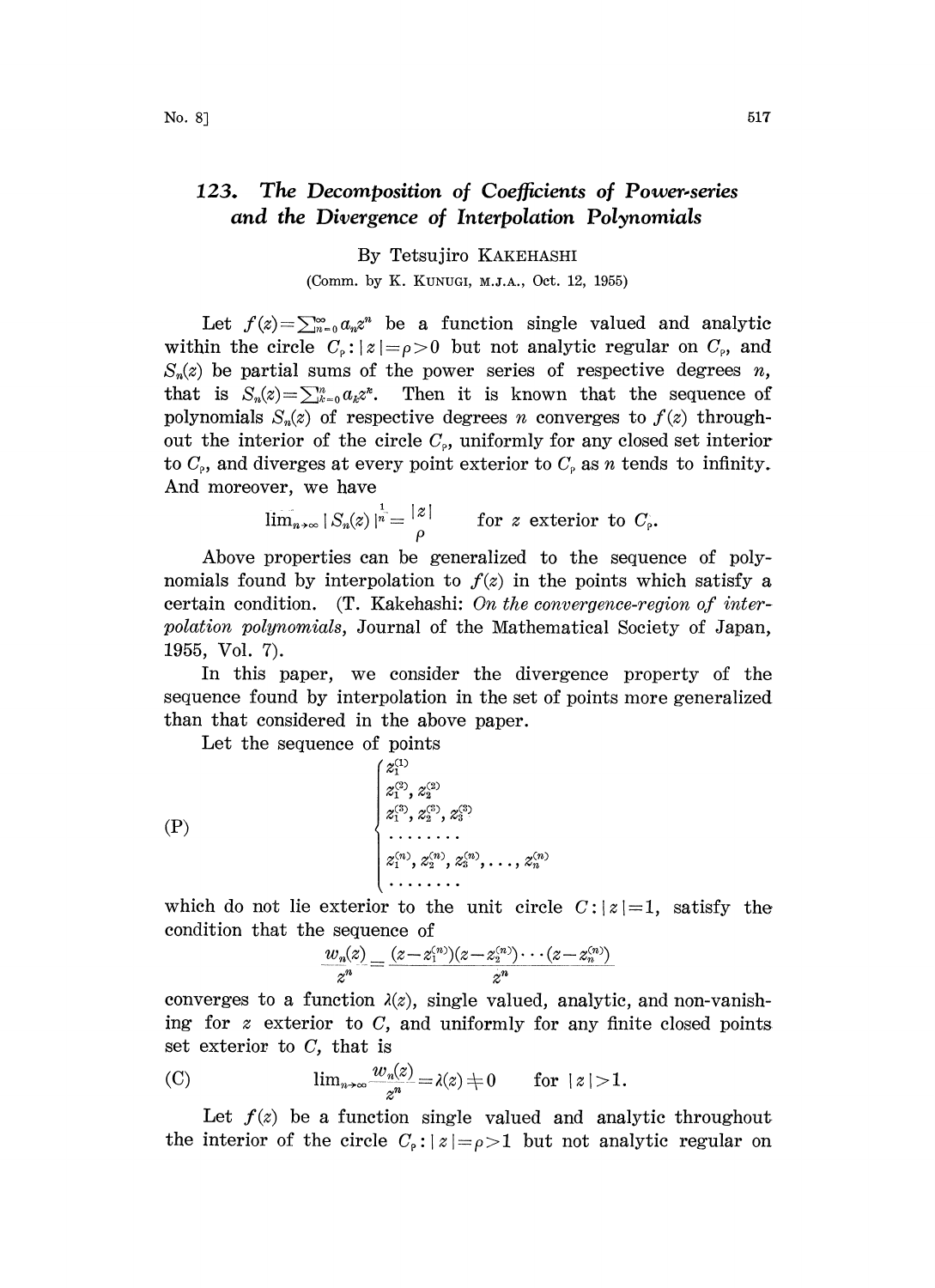518 T. KAKEHASHI [Vol. 31,

 $C_{\rho}$ . Then the sequence of polynomials  $P_n(z; f)$  of respective degrees *n* which interpolate to  $f(z)$  in all the zeros of  $w_{n+1}(z)$  is given by

$$
(1) \tP_n(z;f) = \frac{1}{2\pi i} \int_{c_n} \frac{w_{n+1}(t) - w_{n+1}(z)}{w_{n+1}(t)} \frac{f(t)}{t-z} dt, \t(1 < R < \rho).
$$

It is known that the sequence of polynomials  $P_n(z;f)$  converges to  $f(z)$  throughout the interior of the circle  $C_{\rho}$  as  $n \rightarrow \infty$ , and uniformly for any closed set interior to  $C_{\rho}$ . The divergence of the sequence  $P_n(z;f)$  at every point exterior to  $C_p$  shall be ascertained in the following

**Theorem.** Let the function  $f(z)$  be single valued and analytic throughout the interior of the circle  $C_{\rho}: |z| = \rho > 1$ , and (P) be the points set which satisfies the condition  $(C)$ . Then the sequence of polynomials  $P_n(z; f)$  of respective degrees n found by interpolation to  $f(z)$  in all the zeros of  $w_{n+1}(z)$  diverges at every point exterior to  $C_{\varphi}$ . Moreover, we have

(1) 
$$
\lim_{n\to\infty} |P_n(z;f)|^{\frac{1}{n}} = \frac{|z|}{\rho} \quad \text{for} \quad |z| > \rho > 1.
$$

In the proof of this theorem, it is convenient to have several lemmas.

**Lemma 1.** Let  $\{A_n\} : n=0,1,2,\ldots$  be a sequence of complex numbers which satisfy

$$
(2) \qquad \qquad \lim_{n\to\infty} |A_n|^{\frac{1}{n}}=1.
$$

(2)  $\lim_{n\to\infty} |A_n|^n = 1.$ <br>Then there exists a sequence of positive numbers  $\lambda_n$ : n=0, 1, 2,... which satisfies following conditions, that is

subsets *Notouviny continuous*, *that* is  
\n(3) 
$$
1 = \lambda_0 \leq \lambda_1 \leq \lambda_2 \leq \cdots
$$
 or  $1 = \lambda_0 \geq \lambda_1 \geq \lambda_2 \geq \cdots > 0$  (*monotone*),

$$
(4) \qquad \lim_{\longrightarrow} \frac{\lambda_{n+1}}{2} = 1,
$$

and

$$
(5) \qquad \qquad \lim_{n\to\infty} |c_n| = \lim_{n\to\infty} \left|\frac{A_n}{\lambda_n}\right| = 1.
$$

In the case when  $\infty > \lim_{n\to\infty} |A_n|=A>0$ , it is clear that the sequence  $\lambda_0 = 1$ ,  $\lambda_1 = \lambda_2 = \cdots = A$  satisfies above conditions.

In the case when  $\lim |A_n| = \infty$ , we can choose the greatest positive integer  $\alpha_1$  such that  $|A_{\alpha_1}|^{\frac{1}{\alpha_1}} = \max |A_{\alpha_1}|^{\frac{1}{\alpha}} > 1$  because lim  $|A_{\alpha_1}|^{\frac{1}{\alpha}}$ =1. Next we can take the greatest positive integer  $\alpha_2(>\alpha_1)$  such that  $\begin{cases} A^{n} \ A_{n} \end{cases} = \max_{n > n_1} \begin{cases} A^{n} \ A_{n_1} \end{cases}$  and  $A^{n-1} > 1$  which is smaller than  $|A_{n_1}|^{\alpha_1}$ . In the sequel, we can choose the infinite sequence of positive integers  $\alpha_1 < \alpha_2 < \alpha_3 < \cdots$  such that  $\alpha_k$  is the greatest positive integer which satisfies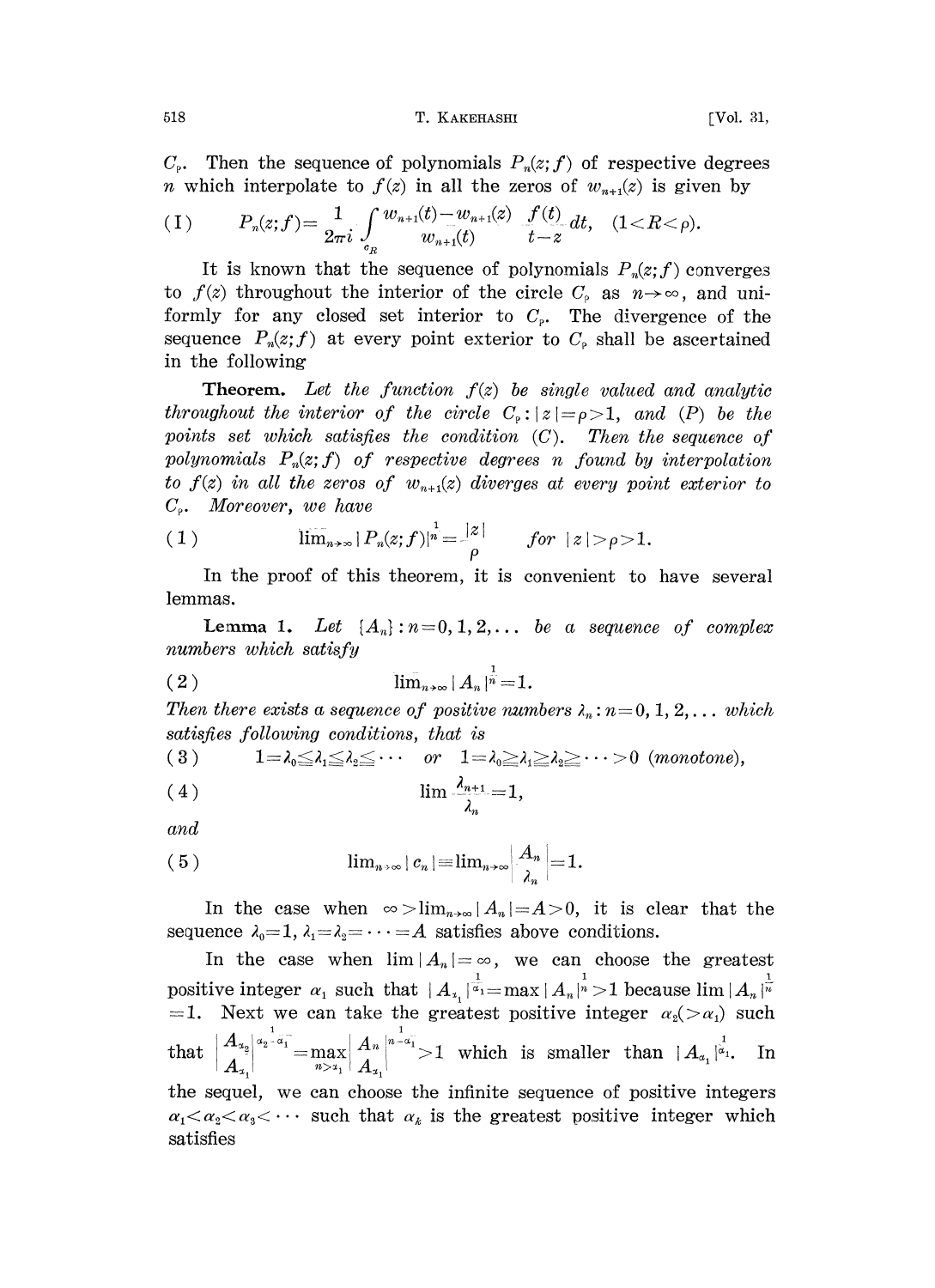$$
\left|\frac{A_{\alpha_{k}}}{A_{\alpha_{k-1}}}\right|^{\frac{1}{\alpha_{k}-\alpha_{k-1}}}= \max_{n>\alpha_{k-1}}\left|\frac{A_{n}}{A_{\alpha_{k-1}}}\right|^{-\frac{1}{\alpha_{k-1}}}>1,
$$

and

by

$$
|\,A_{a_1}\,|^{\frac{1}{a_1}}\!\!>\!\left|\frac{A_{a_2}}{A_{a_1}}\!\!\left|^{\frac{1}{a_2-a_1}}\!\!>\right|\frac{A_{a_3}}{A_{a_2}}\!\!\left|^{\frac{1}{a_3-a_2}}\!\!>\cdots\right.
$$

which must converge to 1 by the condition  $\lim_{n \to \infty} |A_n|^{\frac{1}{n}} = 1$ .

If we arrange the sequence of positive numbers

$$
1{=}\lambda_0{<}\lambda_1{<}\lambda_2{<}\cdots
$$

$$
\lambda_{\scriptscriptstyle 1} {=} |A_{\scriptscriptstyle \alpha_{\scriptscriptstyle 1}}|^\gamma
$$

$$
\lambda_1 = |A_{a_1}|^{\frac{1}{a_1}}, \lambda_2 = |A_{a_1}|^{\frac{2}{a_1}}, \dots, \lambda_{a_1} = |A_{a_1}|, \n\lambda_{a_1+1} = |A_{a_1}| \begin{vmatrix} A_{a_2}|_{a_2 - a_1} \\ A_{a_1} \end{vmatrix}, \lambda_{a_1+2} = |A_{a_1}| \begin{vmatrix} A_{a_2}|_{a_2 - a_1} \\ A_{a_1} \end{vmatrix}, \dots, \lambda_{a_2} = |A_{a_2}|, \n\dots \dots \dots \dots \dots \n\lambda_{a_{k+1}} = |A_{a_k}| \begin{vmatrix} A_{a_{k+1}}|_{a_{k+1} - a_k} \\ A_{a_k} \end{vmatrix}, \lambda_{a_{k+2}} = |A_{a_k}| \begin{vmatrix} A_{a_{k+1}}|_{a_{k+1} - a_k} \\ A_{a_k} \end{vmatrix}, \dots, \lambda_{a_{k+1}} = |A_{a_{k+1}}| \n\dots \dots \dots \dots \dots \dots \dots
$$

we have, for any positive integer *n*, putting  $n = \alpha_k + \nu$  for  $\alpha_k < n < \alpha_{k+1}$ 

$$
\left|\frac{A_n}{\lambda_n}\right|=\left|\frac{A_{a_{k+1}}}{\lambda_{a_{k+1}}}\right|=\left\{\left|\frac{A_{a_{k+1}}}{A_{a_{k}}}\right|^{\frac{1}{\nu}}\left|\frac{A_{a_{k+1}}}{A_{a_{k}}}\right|^{\frac{1}{\alpha_{k+1}-a_{k}}}\right\|^{\nu}\leq 1
$$

or

$$
\left|\frac{A_n}{\lambda_n}\right| = \left|\frac{A_{\alpha_k}}{\lambda_{\alpha_k}}\right| = 1 \quad \text{for } n = \alpha_k, \ k = 1, 2, \ldots,
$$

and

$$
\frac{\lambda_{n+1}}{\lambda_n} = \frac{\lambda_{\alpha_{k}+\nu+1}}{\lambda_{\alpha_{k}+\nu}} = \begin{vmatrix} A_{\alpha_{k+1}} \frac{1}{\alpha_{k+1}-\alpha_k} & \nu=0, 1, 2, \ldots, (\alpha_{k+1}-\alpha_k-1), \\ A_{\alpha_k} & k=1, 2, \ldots \end{vmatrix}
$$

which converges to 1 as  $n \rightarrow \infty$ .

Hence we have the monotone increasing sequence of positive numbers  $\lambda_n$  which satisfies relations (3), (4), and (5). Thus the lemma has been proved for the case  $\lim |A_n| = \infty$ .

In the case when  $\lim A_n=0$ , we can choose a positive integer  $\alpha_1$  such that  $1>|A_{\alpha_1}|>|A_n|$  for  $n > \alpha_1$ , and take the greatest positive integer  $\alpha_2$  such that  $|A_{\alpha_2}| = \max |A_{\alpha_1}| < |A_{\alpha_1}|$ . In such a way, we can  $a_1$   $\lt n$ choose a sequence of positive integers  $\alpha_1 < \alpha_2 < \alpha_3 < \cdots$  such that  $|A_{a_k}|>|A_{a_{k+1}}|>|A_n|$  for  $n>\alpha_{k+1}$ , and  $|A_n|\leq |A_{a_{k+1}}|<1$  for  $\alpha_k < n < \alpha_{k+1}$ . It is clear that the sequence  $\{A_{\sigma_k}\colon k=1, 2, \ldots$  satisfies the relation  $\lim_{k\to\infty} |A_{\alpha_k}|^{\frac{1}{\alpha_k}}=1.$ 

Next we take the positive integer  $\beta_1$  equal to  $\alpha_1$ , and we can choose the smallest positive number  $\beta_2(>\beta_1)$  from  $\{\alpha_k\}$  such that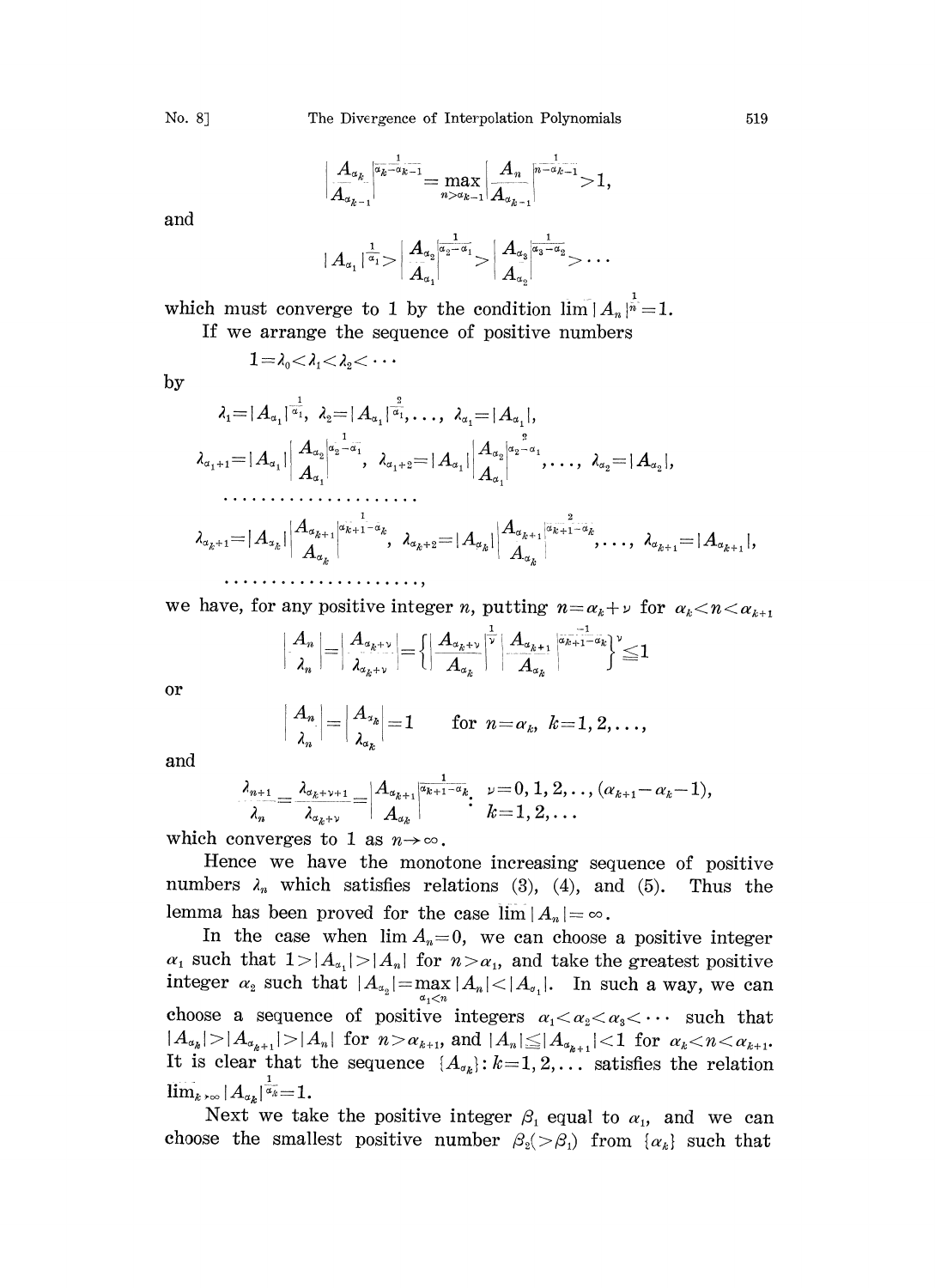## 520 **T.** KAKEHASHI **I. IVol. 31**,

 $\cdot$ 

 $1 > \left| \frac{A_{\beta_2} |^{\overline{\beta_2}-\overline{\beta_1}}}{A_{\beta_1}} \right|^{1} = \left| A_{\beta_1} \right|^{\frac{1}{\beta_1}}$ . In such a way, we can choose the sequence of positive numbers  $\beta_1 < \beta_2 < \beta_3 < \cdots$  from the sequence  $\{\alpha_k\}$ , such that  $\beta_{k+1}$  is the smallest positive integer which satisfies

$$
1\!>\!\Big|{{A_{\beta_{k+1}}}\over{A_{\beta_{k}}}}\Big|^\frac{1}{\beta_{k+1}-\beta_{k}}\!\!>\Big|{{A_{\beta_{k}}}\over{A_{\beta_{k-1}}}}\Big|^\frac{1}{\beta_{k}-\beta_{k-1}}:\ k\!=\!2,3,\ldots\Big|
$$

It is clear that the sequence  $\frac{A_{\beta_{k+1}}}{A_{\beta_k}} \begin{bmatrix} \frac{1}{\beta_{k+1}-\beta_k} \end{bmatrix}$  converges to 1 as  $k \to \infty$ .<br>
e of positive numbers<br>  $\lambda_{\beta_1} = |A_{\beta_1}|$ ,

If we arrange the sequence of positive numbers  $-3$   $-3$   $\ldots$ 

$$
1 = \lambda_0 > \lambda_1 > \lambda_2 > \cdot
$$

$$
\lambda_{1} = |A_{\beta_{1}}|^{\frac{1}{\beta_{1}}}, \ \lambda_{2} = |A_{\beta_{1}}|^{\frac{2}{\beta_{1}}}, \ \ldots, \ \lambda_{\beta_{1}} = |A_{\beta_{1}}|,
$$
\n
$$
\lambda_{\beta_{1}+1} = |A_{\beta_{1}}| \Big| \frac{A_{\beta_{2}}|^{\beta_{2}^{-1}\beta_{1}}}{A_{\beta_{1}}}, \ \lambda_{\beta_{1}+2} = |A_{\beta_{1}}| \Big| \frac{A_{\beta_{2}}|^{\beta_{2}^{-2}\beta_{1}}}{A_{\beta_{1}}}, \ \ldots, \ \lambda_{\beta_{2}} = |A_{\beta_{2}}|,
$$
\n
$$
\ldots
$$
\n
$$
\lambda_{\beta_{k}+1} = |A_{\beta_{k}}| \Big| \frac{A_{\beta_{k+1}}|^{\beta_{k+1}-\beta_{k}}}{A_{\beta_{k}}}, \ \lambda_{\beta_{k}+2} = |A_{\beta_{k}}| \Big| \frac{A_{\beta_{k+1}}|^{\beta_{k+1}-\beta_{k}}}{A_{\beta_{k}}}, \ \ldots, \ \lambda_{\beta_{k}} = |A_{\beta_{k}}|,
$$
\n
$$
\ldots
$$
\n
$$
\ldots
$$
\n
$$
\ldots
$$
\n
$$
\ldots
$$
\n
$$
\ldots
$$
\n
$$
\ldots
$$
\n
$$
\ldots
$$
\n
$$
\ldots
$$
\n
$$
\ldots
$$
\n
$$
\ldots
$$
\n
$$
\ldots
$$
\n
$$
\ldots
$$
\n
$$
\ldots
$$
\n
$$
\ldots
$$
\n
$$
\ldots
$$
\n
$$
\ldots
$$
\n
$$
\ldots
$$
\n
$$
\ldots
$$
\n
$$
\ldots
$$
\n
$$
\ldots
$$
\n
$$
\ldots
$$
\n
$$
\ldots
$$
\n
$$
\ldots
$$
\n
$$
\ldots
$$
\n
$$
\ldots
$$
\n
$$
\ldots
$$
\n
$$
\ldots
$$
\n
$$
\ldots
$$
\n
$$
\ldots
$$
\n
$$
\ldots
$$
\n<math display="block</math>

we have, for any positive integer  $n(>\beta_1)$ , putting  $n=\beta_k+\nu$  for  $\beta_k < n < \beta_{k+1}$ ,

$$
\bigg|\frac{A_{\scriptscriptstyle n}}{A_{\scriptscriptstyle n}}\bigg|\!=\!\bigg|\frac{A_{\scriptscriptstyle \beta_{k}+\nu}}{A_{\scriptscriptstyle \beta_{k}+\nu}}\bigg|\!=\!\Bigg\{\bigg|\frac{A_{\scriptscriptstyle \beta_{k}+\nu}}{A_{\scriptscriptstyle \beta_{k}}}\bigg|^{\!\frac{1}{\nu}}\bigg|\frac{A_{\scriptscriptstyle \beta_{k}+\nu}}{A_{\scriptscriptstyle \beta_{k}}}\bigg|^{\!\frac{1}{\nu_{k}+\nu-\beta_{k}}}\!\Big\}^{\nu}\!\!\leq\!1
$$

or

$$
\left|\begin{array}{c} A_n \\[1mm] \lambda_n \end{array}\right| = \left|\begin{array}{c} A_{\beta_k} \\[1mm] \lambda_{\beta_k} \end{array}\right| = 1 \qquad \text{for} \ \ n\! = \! \beta_k \!:\! k\! = \! 1,2,3,\ldots,
$$

and

$$
\lim_{n\to\infty}\frac{\lambda_{n+1}}{\lambda_n}=1.
$$

Thus the sequence  $\{\lambda_n\}: n=0, 1, 2, \ldots$  satisfies (3), (4), and (5). Hence the lemma is valid also for the case  $\lim A_n=0$ . The lemma is thus established.

By this lemma, we can verify that the function  $f(z)$  single valued and analytic within the circle  $C_{\rho}: |z|=\rho$ , but not analytic regular on  $C_{\rho}$ , can be expanded into the power series

(6) 
$$
f(z) = \sum_{n=0}^{\infty} A_n \left(\frac{z}{\rho}\right)^n = \sum_{n=0}^{\infty} c_n \lambda_n \left(\frac{z}{\rho}\right)^n,
$$

where  $\lambda_n$  and  $c_n$  satisfy the conditions (3), (4), and (5).

**Lemma 2.** Let 
$$
f(z) = \sum_{n=0}^{\infty} c_n \lambda_n \left(\frac{z}{\rho}\right)^n
$$
 be the function which satisfies

by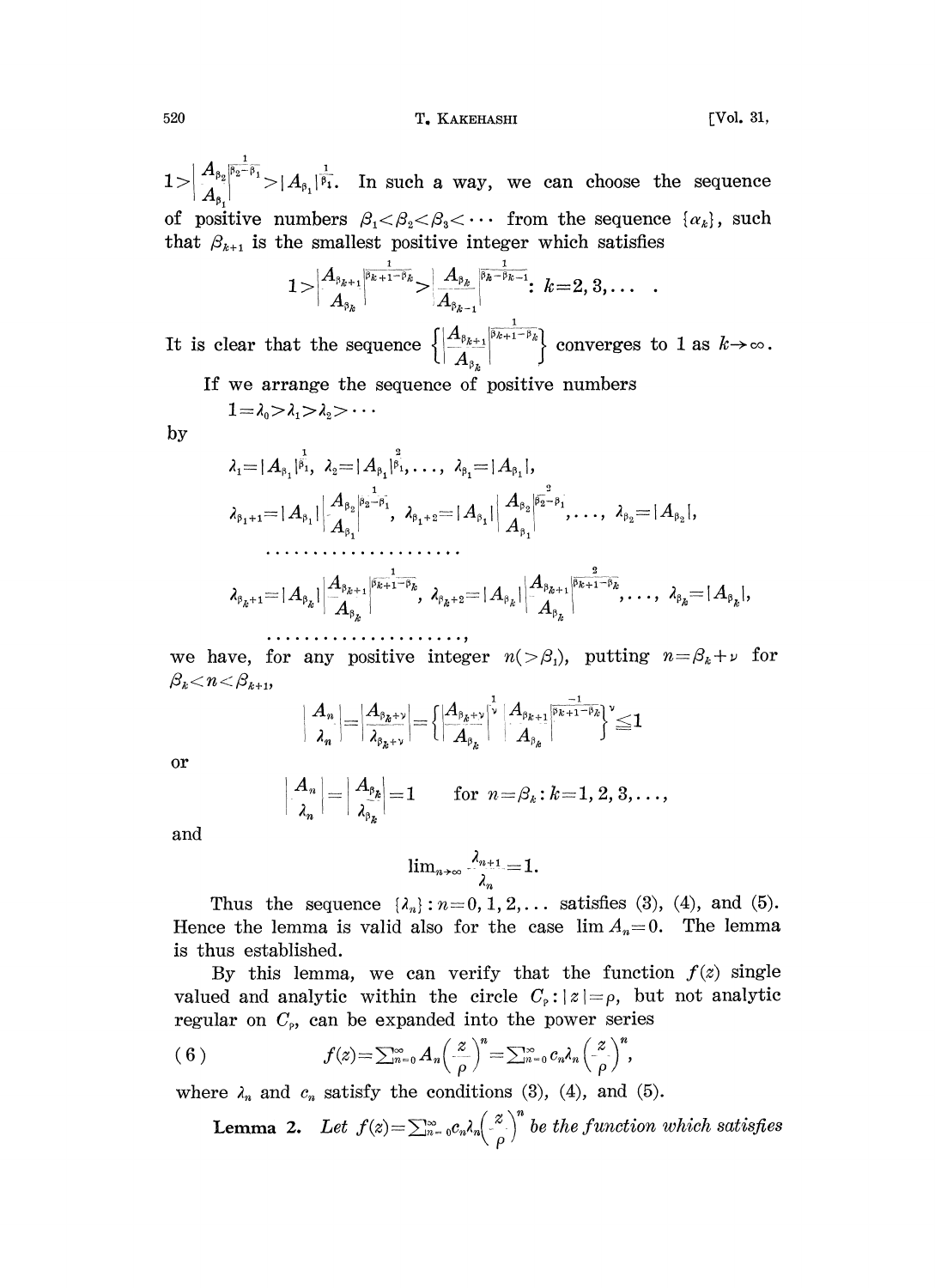(3), (4), and (5), and  $\varphi(z)$  be a function single valued, analytic, and non-vanishing on  $C_{\rho}$ :  $|z| = \rho > 0$ . If we put

$$
(7) \t f(z)\varphi(z) \equiv \sum_{n=-\infty}^{\infty} \gamma_n \left(\frac{z}{\rho}\right)^n
$$

we have

( <sup>8</sup> >lim,. v >O.

If we put  $\varphi(z) = \sum_{n=-\infty}^{\infty} a_n \left(\frac{z}{\rho}\right)^n$ , it is clear by the condition of lemma that  $\lim_{p\to\infty} |a_{-p}|^p = r < 1$ . And by the relation  $\gamma_n =$ the lemma that  $\lim_{p\to\infty} |a_{-p}|^p = r < 1$ . And by the relation  $\gamma_n =$  $\sum_{p=0}^{\infty} c_p \lambda_p \alpha_{n-p}$  and  $\lim_{p\to\infty} \left| \frac{c_p \lambda_p}{\lambda} \right|^{p-n} = 1$ , for a positive integer n, we have  $\frac{|\gamma_n|}{\lambda_n}\leq \frac{|\sum_{p=0}^\infty c_p\lambda_p\alpha_{n-p}|}{\lambda_n}\leq M \sum_{p=0}^\infty (1+\delta)^{|n-p|}(r+\delta)^{|n-p|}\ \leq 2M \sum_{p=0}^\infty (1+\delta)^p(r+\delta)^p$ 

for any positive number  $\delta$ , where  $M$  is a positive number independent of *n* and *p*. The last side is convergent for  $\delta$  sufficiently small by the condition of  $\varphi(z)$ , and hence we can verify that  $\frac{|y_n|}{|z|} < \infty$ uniformly for any positive integer  $n$ . Thus we can verify that  $\lim_{n\to\infty} \frac{|\gamma_n|}{\lambda_n} < \infty$ . By this method, we can also verify that  $|\gamma_{-n}| < \infty$ for any positive integer  $n$ .

Next we shall prove the relation  $\lim_{\lambda_n} \frac{|\gamma_n|}{\lambda_n} > 0$ . If we put  $\frac{1}{\varphi(z)} = \sum_{n=-\infty}^{\infty} \beta_n \left(\frac{z}{\rho}\right)^n$  which is single valued and analytic on  $C_{\rho}$ , we have Next we shall prove the relation  $\lim_{n \to \infty} 1^{n} > 0$ . If we put  $\varphi(z)$  $\lim_{n\to\infty} |\beta_n|^{\frac{1}{n}} < 1$  and  $\lim_{n\to\infty} |\beta_{-n}|^{\frac{1}{n}} < 1$ . From the relation  $f(z)$  $\sum_{n=0}^{\infty} c_n \lambda_n \left(\frac{z}{\rho}\right)^n = \sum_{n=0}^{\infty} \left(\sum_{p=-\infty}^{\infty} \gamma_{n-p} \beta_p \right) \left(\frac{z}{\rho}\right)^n$ , we have (9)  $c_n = \frac{1}{\lambda_n} \sum_{p=-\infty}^{\infty} \gamma_{n-p} \beta_p = \sum_{p=-\infty}^{\infty} \frac{\lambda_{n-p}}{\lambda_n} \frac{\gamma_{n-p}}{\lambda_{n-p}} \beta_p$ <br>where  $\lambda_k = 1$  for  $k < 0$ .  $(9)$ 

If we assume  $\lim_{n\to\infty} \frac{\gamma_n}{\lambda_n} = 0$ ,  $\max_{-\infty < n < \infty} \left| \frac{\gamma_n}{\lambda_n} \right| = M$  exists for any integer (positive or negative) n. For any two integers n and p, and for any  $\delta > 0$ , we can verify by the condition of  $\{\lambda_n\}: n=0, \pm 1, \pm 2, \ldots$ that there exists a positive number  $A$ , independent of  $n$  and  $p$ , which satisfies

$$
(10) \qquad \qquad \frac{\lambda_{n-p}}{\lambda_n} \leq A (1+\delta)^{|p|}.
$$

Accordingly, we have

$$
|c_n| \leq \max_{p \leq 0} \frac{|\gamma_{n-p}|}{\lambda_{n-p}} \sum_{p=-\infty}^{\infty} \frac{\lambda_{n-p}}{\lambda_n} |\beta_p| + \max_{1 \leq p \leq m} \frac{|\gamma_{n-p}|}{\lambda_{n-p}} \sum_{p=1}^m \frac{\lambda_{n-p}}{\lambda_n} |\beta_n|
$$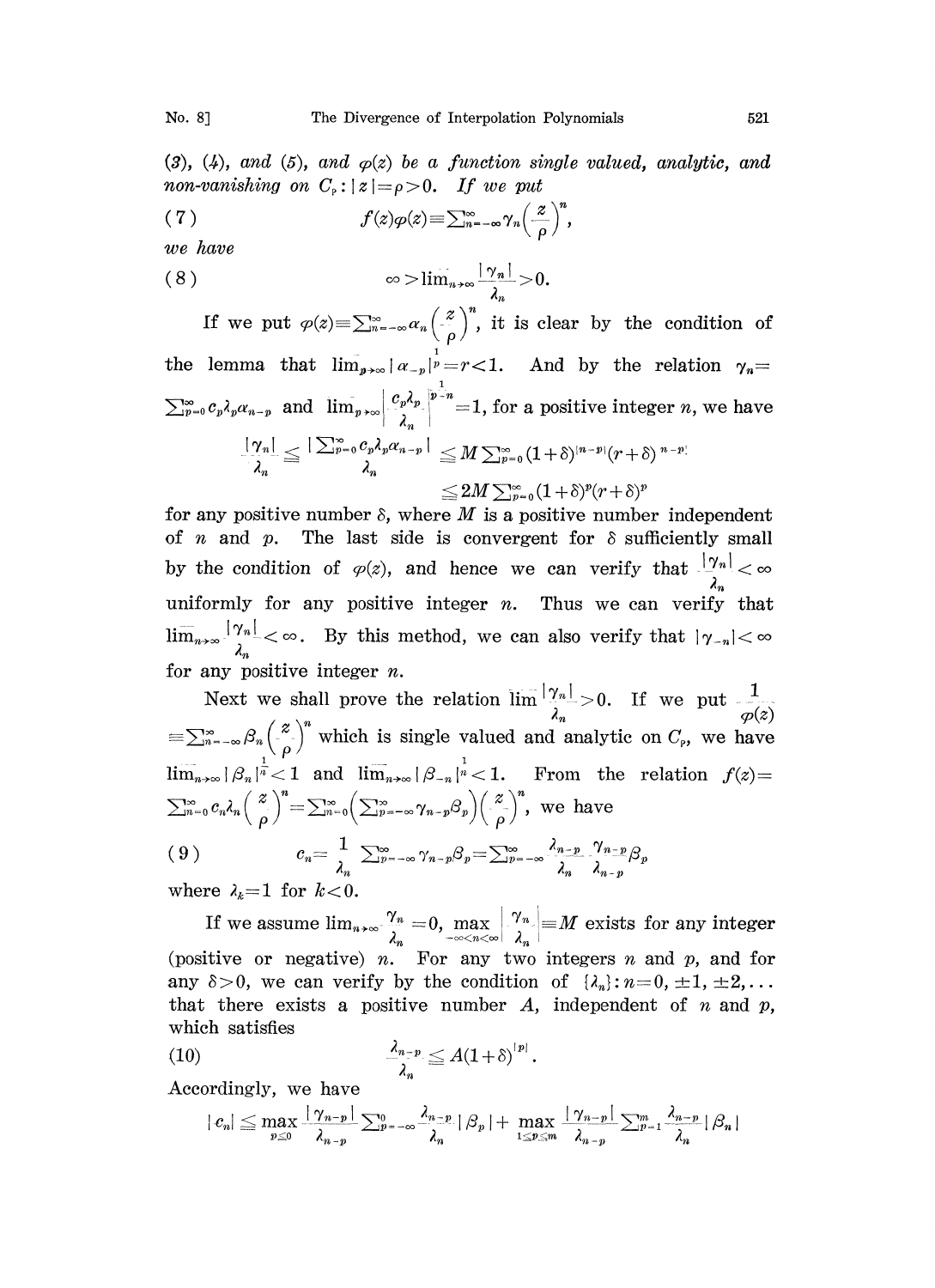522 T. KAKEHASHI [Vol. 31,

$$
+M\sum_{p=m+1}^{\infty}\frac{\lambda_{n-p}}{\lambda_n}|\beta_p| \leq A \max_{q\geq 0} \frac{|\gamma_{n+q}|}{\lambda_{n+q}}\sum_{q=0}^{\infty}|\beta_{-q}| (1+\delta)^q
$$
  
+  $A \max_{1\leq p\leq m}\frac{|\gamma_{n-p}|}{\lambda_{n-p}}\sum_{p=1}^m (1+\delta)^p |\beta_p| + AM\sum_{p=m+1}^{\infty}|\beta_p| (1+\delta)^p.$   
Here we can choose  $\delta > 0$  such that  $\lim_{n\to\infty} |\beta_{\pm n}|^{\frac{1}{n}} \leq \frac{1}{1+\delta}$ . For any

 $\varepsilon > 0$ , if we take *m* sufficiently large, the last term becomes less than  $\frac{\varepsilon}{3}$ . And for a fixed number m, if we take n sufficiently large, the first and second terms become respectively less than  $\frac{3}{3}$ . Hence we have  $\lim_{n\to\infty} c_n=0$  which contradicts the assumption  $\lim_{n\to\infty} |c_n|=1$ . Thus the lemma is established.

**Lemma 3.** Let  $f(z) \equiv \sum_{n=0}^{\infty} c_n \lambda_n \left(\frac{z}{\rho}\right)^n$  be the function which satisfies (3), (4), and (5), and  $\{\varphi_n(z)\}\colon n=1,2,\ldots$  be a sequence of functions single valued and analytic on a closed domain, which contains the circle  $C_{\rho}$  in its interior, such that<br>(11)  $\lim_{n\to\infty} \varphi_n(z) = 0$ ,

uniformly on the domain. If we put

(12) 
$$
f(z)\varphi_n(z) = \sum_{k=-\infty}^{\infty} \gamma_k^{(n)} \left(\frac{z}{\rho}\right)^k.
$$

Then we have

(13) 
$$
\lim_{n\to\infty}\frac{\gamma_n^{(n)}}{\lambda_n}=0.
$$

If we put  $\varphi_n(z) = \sum_{k=-\infty}^{\infty} \alpha_k^{(n)} \left(\frac{z}{\rho}\right)^k$ , we can choose a positive number  $\delta_0$  such that  $\varphi_n(z)$  are single valued and analytic on and between the two circles  $C_{(1+\delta_0)^p}$  and  $C_{(1+\delta_0)^{-1}p}$ , and we have

$$
\alpha_k^{(n)} = \frac{\rho^k}{2\pi i} \int_{C_{(1+\delta_0)^p}} \varphi_n(t) t^{-k-1} dt : k = 0, 1, 2, \dots,
$$
  

$$
\alpha_k^{(n)} = \frac{\rho^k}{2\pi i} \int_{C_{(1+\delta_0)^{-1}p}} \varphi_n(t) t^{-k-1} dt : k = -1, -2, \dots
$$

Accordingly, we can verify that for any integer  $k$ (14)  $|\alpha_k^{(n)}| \leq M_n(1 + \delta_0)^{-|k|},$ 

where  $M_n$  can be allowed to approach zero as  $n \rightarrow \infty$ .

From the equation  $\gamma_n^{(n)} = \sum_{p=0}^{\infty} c_p \lambda_p \alpha_{n-p}^{(n)}$ , we have

$$
\frac{\gamma_n^{(n)}}{\lambda_n}=\sum_{p=0}^\infty c_p\cdot\frac{\lambda_p}{\lambda_n}\ \alpha_{n+p}^{(n)}=\sum_{q=-\infty}^\infty c_{n-q}\frac{\lambda_{n-q}}{\lambda_n}\alpha_q^{(n)}
$$

$$
=\sum_{q=0}^\infty c_{n+q}\frac{\lambda_{n+q}}{\lambda_n}\alpha_{-q}^{(n)}+\sum_{q=1}^\infty c_{n-q}\frac{\lambda_{n-q}}{\lambda_n}\alpha_q^{(n)}
$$

For any positive number  $\delta$  less than  $\delta_0$ , if we put  $K=max|c_n|$ , we have